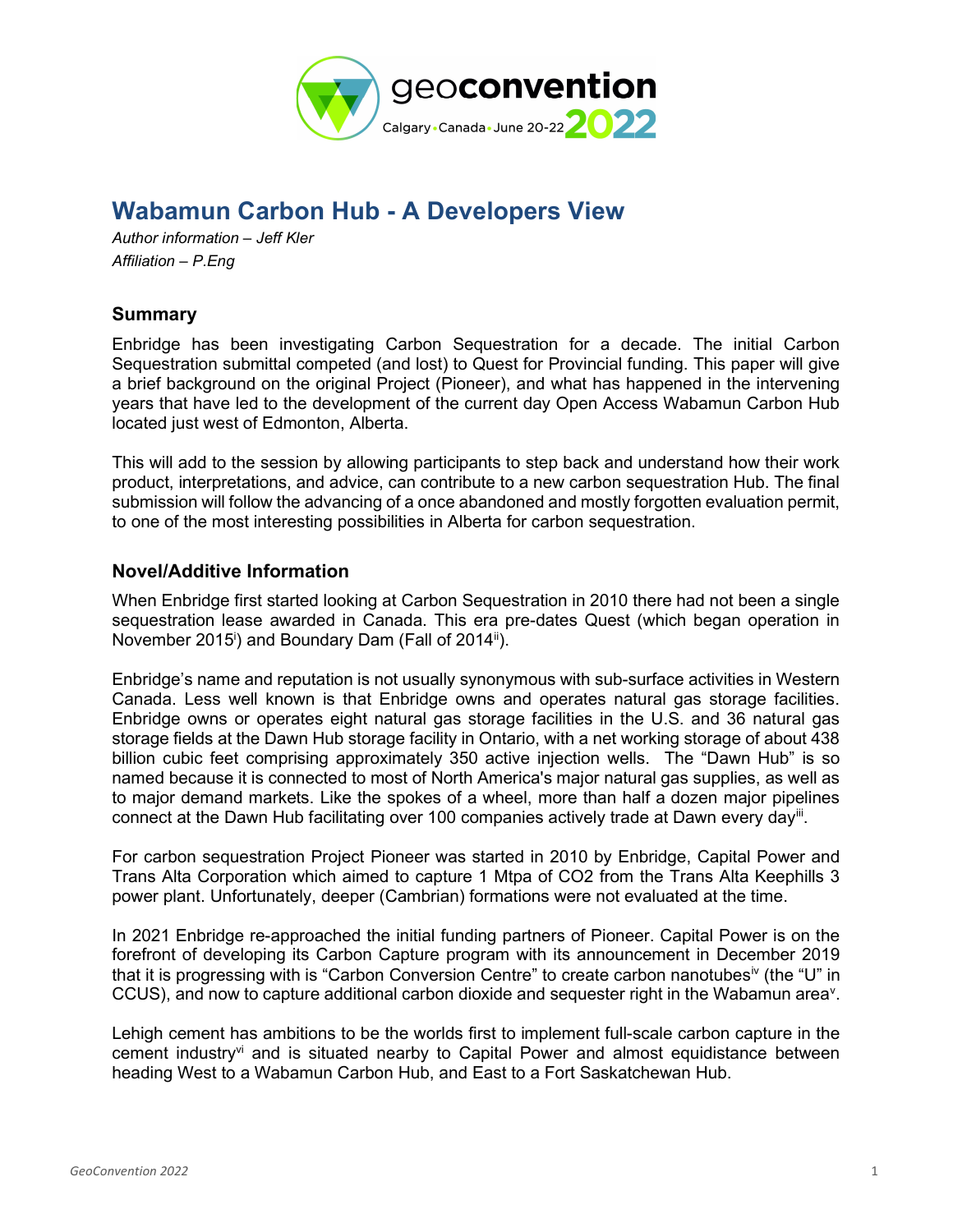

Under the current Alberta Provincial RFPP (Request for Full Project Proposal) requires the primary emission source come from within the Emission Source Boundary as outline in their submittal guidelines<sup>vii</sup>. Neither Capital Power Genesee nor Lehigh Cement Edmonton are located within this area.



Therefore, Enbridge is positioning the "Open Access Wabamun Carbon Hub" to be a feasible alternative to those emitters located on the east side of Edmonton and within the Emission Source Boundary. A brief overview of the options available to Sherwood Park and Fort Saskatchewan emitters will be briefly discussed in the full submission.